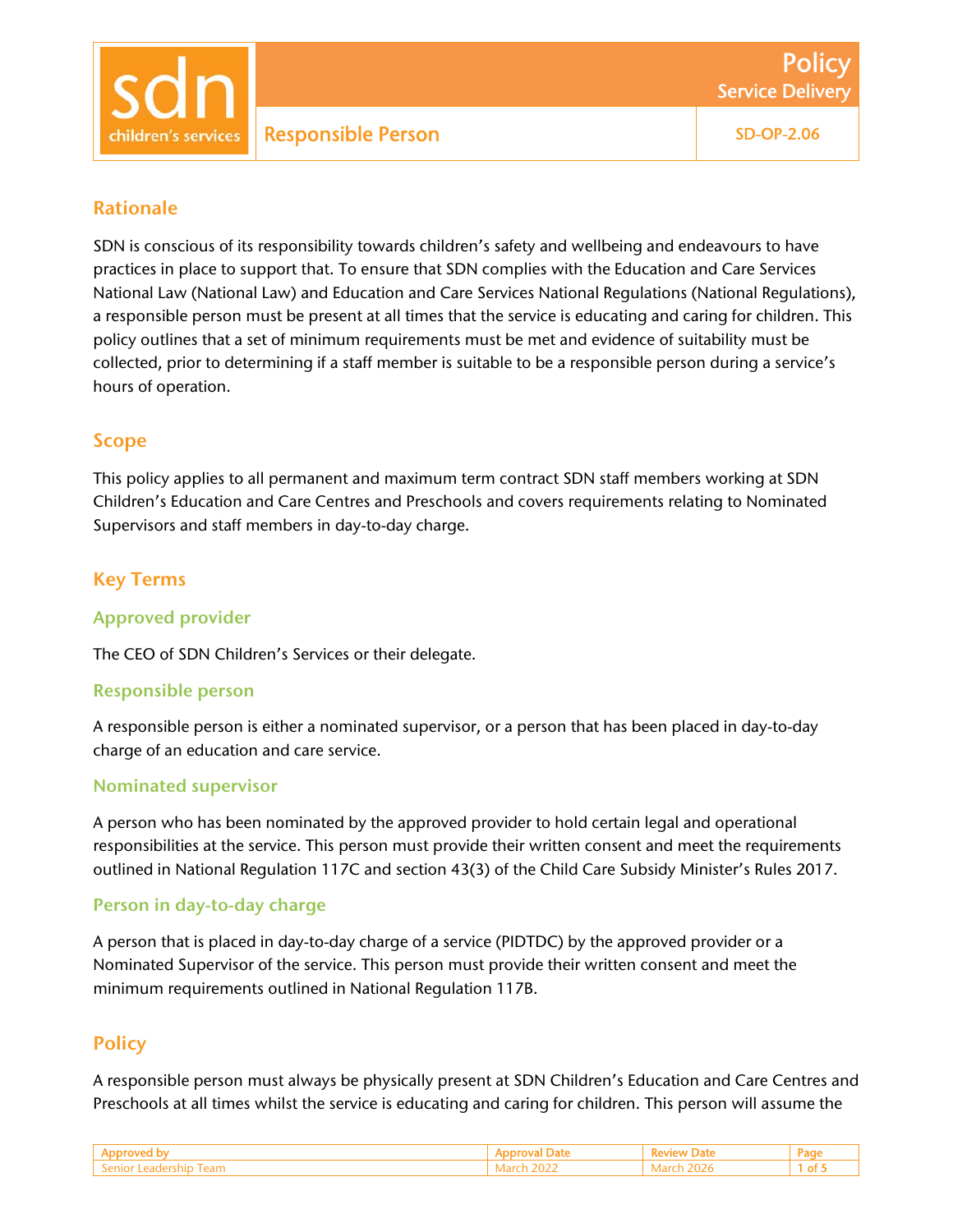responsibilities of the "day to day" operations of the centre. The responsible person must be recorded in the *Staff Sign In Sheet* and their name must be displayed at the entrance.

SDN as the approved provider is responsible for appointing one or more individuals to be a Nominated Supervisor at a service. The approved provider must assess their suitability and whether they meet the minimum requirements for this role and ensure that they have a clear understanding of the role of the Responsible Person. A Nominated Supervisor must provide their written consent prior to commencing the role via the Responsible Person Consent Form.

All Centre Directors, due to the nature of their role, are Nominated Supervisors. Nominated Supervisors maintain their legal responsibilities under National Law even when they are not present on the premises. SDN may appoint another person as the Nominated Supervisor when a Centre Director is on extended leave (e.g., annual leave, parental leave or long service leave), or if a nominated supervisor withdraws their consent.

SDN or the Nominated Supervisor is responsible for appointing one or more individuals to be a PIDTDC of their service. The Nominated Supervisor must assess their suitability and whether they meet the minimum requirements for this role.

# Guide to determine suitability

National Regulation 117B (for PIDTDC) and 117C (for Nominated Supervisors) must be taken into account when deciding whether a staff member is suitable to be a responsible person of the service. Additional information about minimum requirements and examples of evidence used to assess suitability can be found in the Guide to the NQF published by ACECQA. An overview is provided below:

- the staff member must be 18 years or older
- the staff member must have adequate knowledge and understanding of the provision of education and care to children and an ability to effectively supervise and manage and education and care service.

The approved provider or Nominated Supervisor must also have regard to:

- the person's history of compliance with the National Law and other relevant laws
- any decision under the Law to refuse, suspend, refuse to renew, or cancel a licence, approval, registration, certification or other authorisation granted to the person under the National Law and other relevant laws
- the Nominated Supervisor will provide reasonable induction and training for all staff appointed in Responsible Person roles
- any current PIDTDC wishing to step away from this position will do so by putting their request in writing to their Centre Director
- Nominated Supervisors are also responsible for ensuring that a PIDTDC is always present at the centre when the nominated supervisor is away. This information must be accurately recorded in staff attendance records
- appointing a PIDTDC does not place any additional legal responsibilities on that person under the National Law. The responsibilities relevant to educators under the National Law continue to apply.

|  |               | JP-2.VO |     |
|--|---------------|---------|-----|
|  |               |         | Pag |
|  | adarch.<br>20 |         | ി   |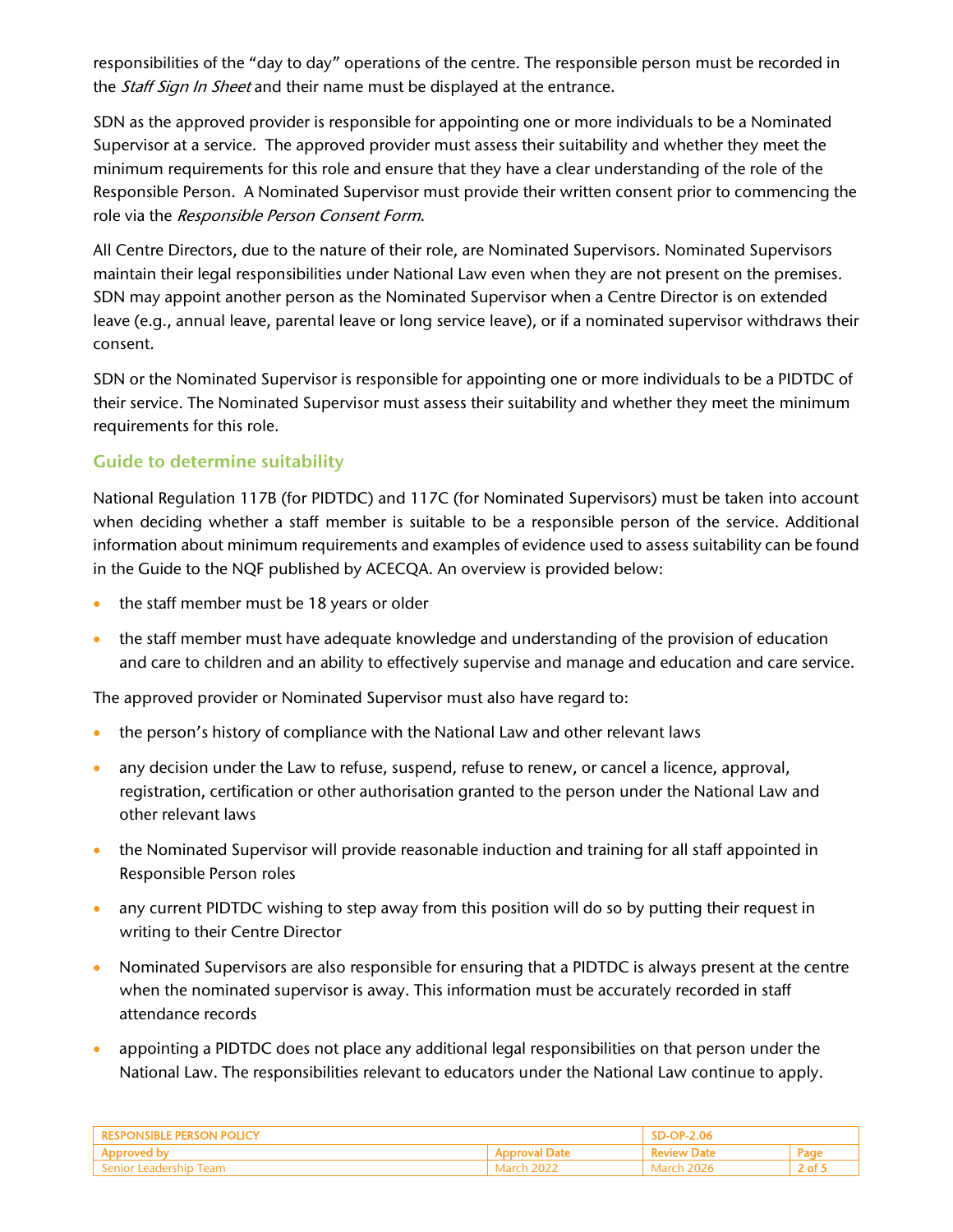In addition, a responsible person will have:

- **•** completed an approved ACECQA qualification
- comprehensive understanding of the *Education and Care Services National Law and Education and* Care Services National Regulations
- completed a current Office of the Children's Guardian (OCG) approved Child Protection course, maintained with refresher courses at least every 3 years
- completed an ACECQA approved qualification in asthma and anaphylaxis management and have a valid First Aid and CPR refresher certificate
- a current Working with Children Check (NSW) or Working with Vulnerable People Check (ACT)
- **•** provide their written consent and compliance history via the *Responsible Person Consent Form*.

Nominated Supervisors must also hold a National Police Check that was obtained no more than 6 months prior to their nomination as outlined in section 43 (3) of the Child Care Subsidy Minister's Rules 2017. SDN will reimburse the cost of the National Police Check for staff members who are Nominated Supervisors.

All responsible person positions are granted subject to maintaining the minimum requirements for that position. SDN and Nominated Supervisors may remove a responsible person if there are any changes to a person's circumstances which affect their suitability to be a responsible person or meet the minimum requirements for the position.

A record must be kept of all responsible persons that have been appointed at a service. Information used to assess a person's suitability to be a responsible person should be kept as evidence on file. This may include records of reference checks, declarations, copies of qualifications, NESA registration details (where applicable) or course completion certificates.

## Notifications to the Regulatory Authority

SDN will notify the Regulatory Authority via the NQAITS in the following instances:

- if a new or additional Nominated Supervisor of a service is appointed by SDN. This must occur at least 7 days before the nomination, but if not practicable no more than 14 days after the nomination
- when there is a change to a nominated supervisors name or contact details. This must occur as soon as practicable
- if a Nominated Supervisor ceases to be employed or engaged by SDN, is removed, or withdraws consent to the nomination. This must occur within 7 days of the event
- if the approved provider becomes aware of a matter or incident which affects the suitability or ability of the Nominated Supervisor to meet the minimum requirements for that position and must be removed. This must occur within 7 days of the provider being notified.

## Notifications to the Commonwealth

Nominated Supervisors are considered to be a person with responsibility for the day-to-day operation of the service under Family Assistance Law. SDN will notify the Commonwealth Department of Education via the CCSS in the following instances:

|                                 |            | 4.06  |        |
|---------------------------------|------------|-------|--------|
|                                 |            |       | ⊻aα⊾   |
| <b>leam</b><br>enior Leadership | March 2022 | Marci | 3 of l |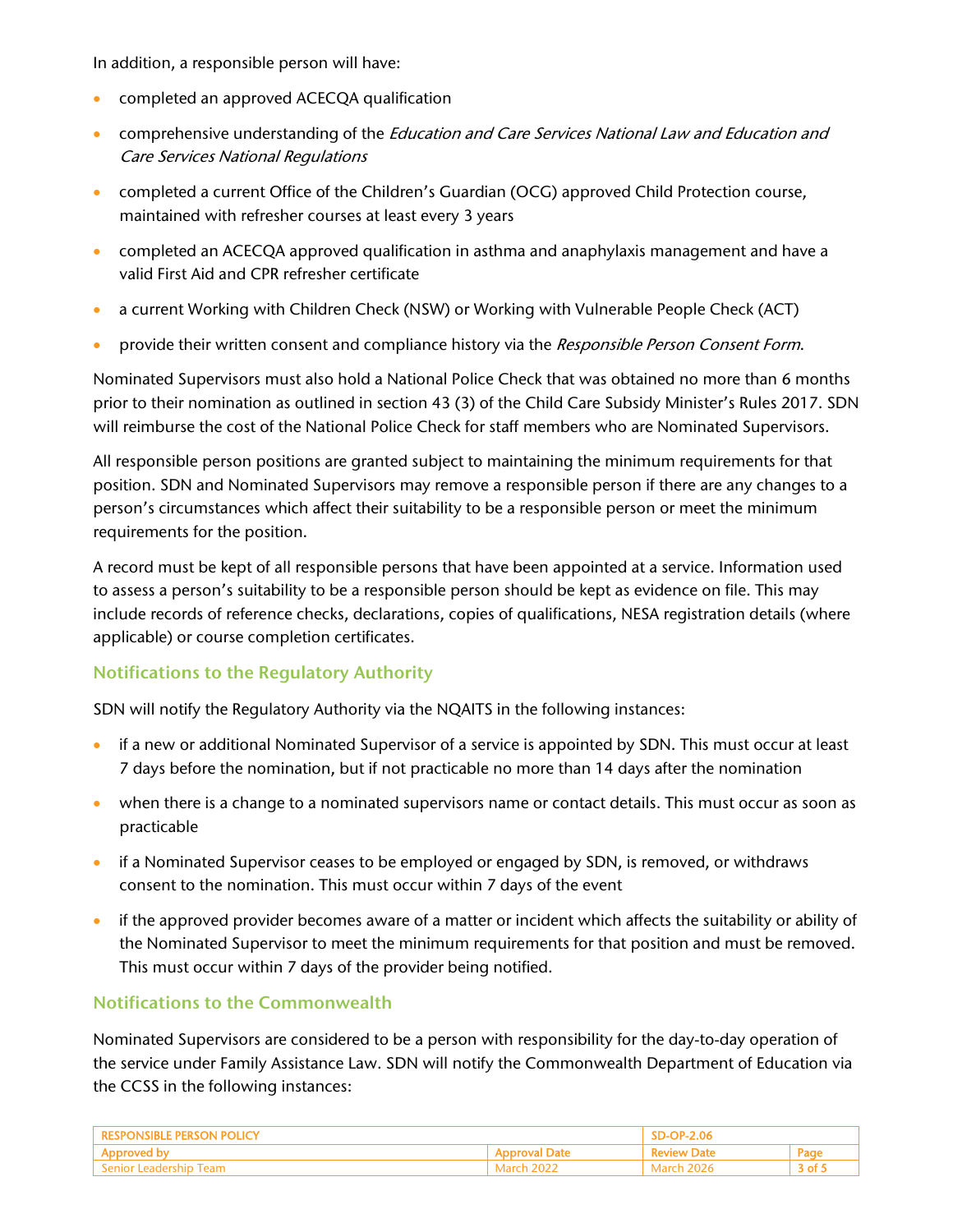- if a new or additional Nominated Supervisor of a service is appointed by SDN. This must occur within 7 days of the event
- when there is a change to a Nominated Supervisors name or contact details. This must occur within 7 days of the provider being notified
- if a Nominated Supervisor ceases to be employed or engaged by SDN, is removed, or withdraws consent to the nomination. This must occur within 7 days of the event
- an event or circumstance in relation a Nominated Supervisor that reasonably indicates that the person is not likely to be a fit and proper person to be involved in the administration of CCS and ACCS. This must occur within 7 days of the provider being notified.

# Related SDN Documents

## Policies

- GI-HLP-1.33: Child Protection
- SD-OP-2.05: Supervision of Children
- SD-OP-2.18: Excursions, Incursion and Regular Outings
- HR-HLP-3.02: Equal Employment Opportunity and Good Working Relationships
- **HR-OP-3.05: Recruitment Selection and Appointment**

## **Procedures**

- **SD-PRO-2.06-01: Responsible Person**
- **HR-PRO-3.05-01: Recruitment, Selection and Appointment**

## Form/Template

SD-FRM-2.06-01-01: Responsible Person Consent Form

# Relevant Legislation/Regulations

- Education and Care Services National Law 2010, sections 5, 35, 44, 51, 162, 173, 174
- Education and Care Services National Regulations 2011, regulations 56, 117B, 117C,120, 168 (2)(i)(ii)
	- Schedule1: National Quality Standard, element 7.3.1 and 7.3.5
- National Principles of a Child Safe Organisation
- NSW Child Safe Standards
- Child Care Subsidy Minister's Rules 2017, sections 43(3) and 55
- Child Protection (Working with Children) Act 2012
- Anti-Discrimination Act 1977 (NSW)

| FRNON.       |       |  |     |
|--------------|-------|--|-----|
|              |       |  | Pag |
| Leadership 1 | Aarch |  |     |